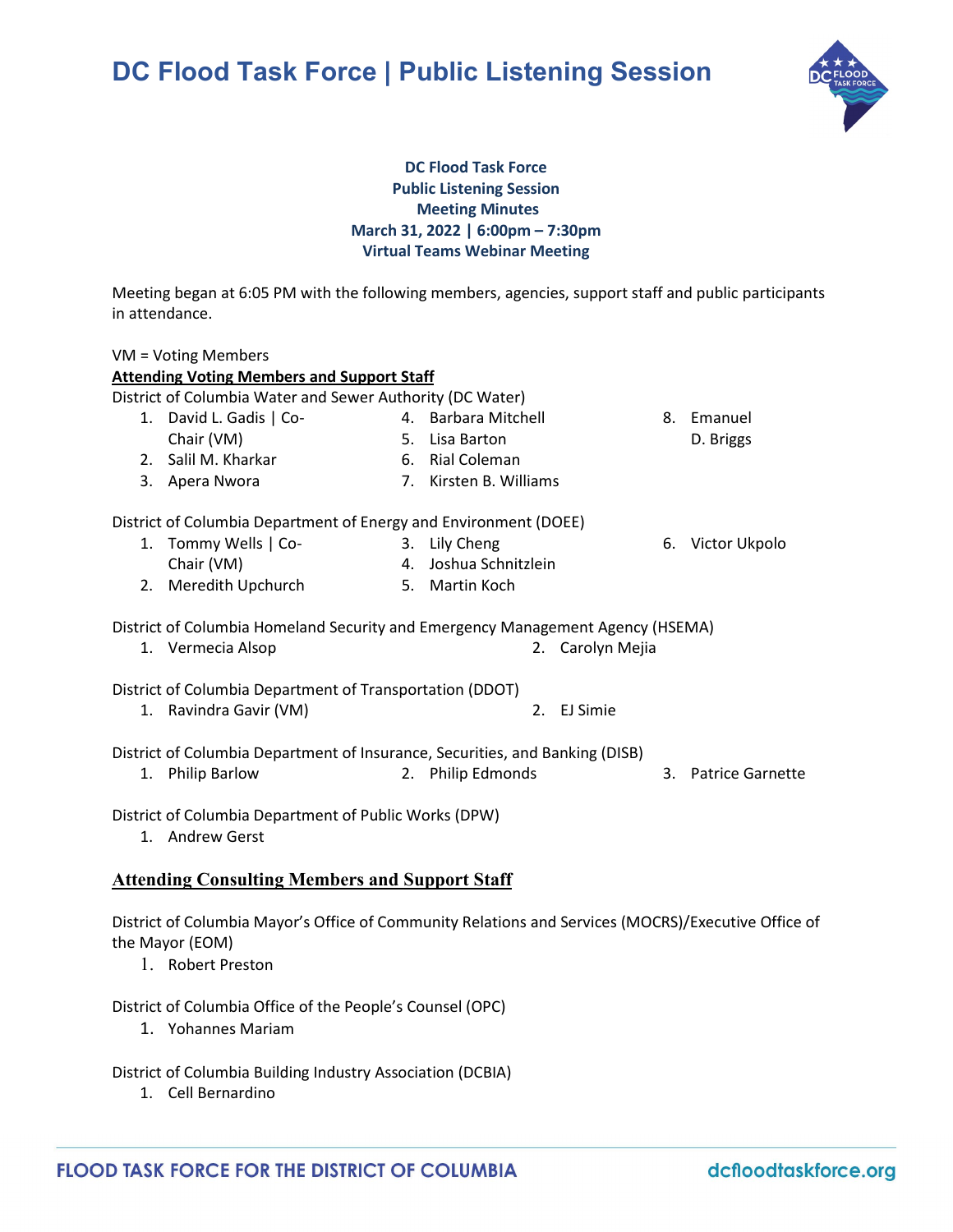### Potomac Electric Power Company (PEPCO)

1. Donna Cooper

#### **Facilitation Team - Monash Advisory Group**

- 1. Monte Monash
- 2. Kimberly Manning
- 3. Adria Anderson

6. Kelly Collins Choi 7. Michelle James

- 4. Enora Moss
- **Public/Other Attendees**
	- 1. Dawn Fox
	- 2. Georgia Parolski
	- 3. Lisben Choj
- 
- 8. Ben Curran
	-
- 11. Kayla
	- 12. Zandra

6. Nick Hall

5. Rachel Kendrick

4. Nora Jackson 5. Spencer Balog

- 9. Felicia 10. Tsehay M.
- There were 8 unidentified call-in participants and 1 participant who joined anonymously.

## **6:05 pm** | **Welcome and Opening Remarks**

Facilitator Monte Monash (Monash Advisory Group) started the meeting and reviewed rules of engagement. Monte provided a list of instructions on how participants could share their comments in the virtual setting based on how they joined the meeting.

## **6:08 pm** | **Flood Task Force Introduction**

Monte reviewed the Summary of the Task Force. The Flood Task Force was established by the City Administrator on September 23, 2021. The Task Force Kick off meeting occurred on November 17, 2021. The Task Force reports to the Deputy Mayor for Operations and Infrastructure. DC Water and DOEE are Co-Chairs. The Task Force consists of 13 DC Agency members, and 16 Consulting Members (Federal & Public Partners). It will produce an Action Plan informed by public input by November 2022. All Task Force and Action Team meetings are open to the public and available on DCFloodTaskForce.org. Today's meeting will be recorded.

Apera Nwora (DC Water) provided an overview of the Task Force Timeline. She encouraged members of the public to share their concerns, ask questions, and seek clarity on any unfamiliar terms. She directed participants to the dcfloodtaskforce.org and DCFloodRisk.org websites.

## **6:15 pm** | **Greeting from Chair David Gadis**

DC Water CEO David Gadis thanked Co-Chair Wells and collaborating District agencies. He acknowledged the devastation of the September 10<sup>th</sup> [2020] floods and emphasized the importance of resilience planning and green infrastructure maintenance to prevent future flood events. He noted that inclusivity is a goal of the Task Force and explained that public input could help the District withstand future storms. He compared the public engagement components of the Task Force to a highly productive stakeholder engagement effort at DC Water.

## **6:19 pm** | **Community Topics and Public Discussion**

Janice, a Ward 5 resident, stated that she had many issues from the 09/10 flood including incomplete cleanup and a 3-month delay in contact from the cleaning crew. Her basement is still not finished, and she reported using her own funds to facilitate further cleanup. She noted that crews do not want to

# dcfloodtaskforce.org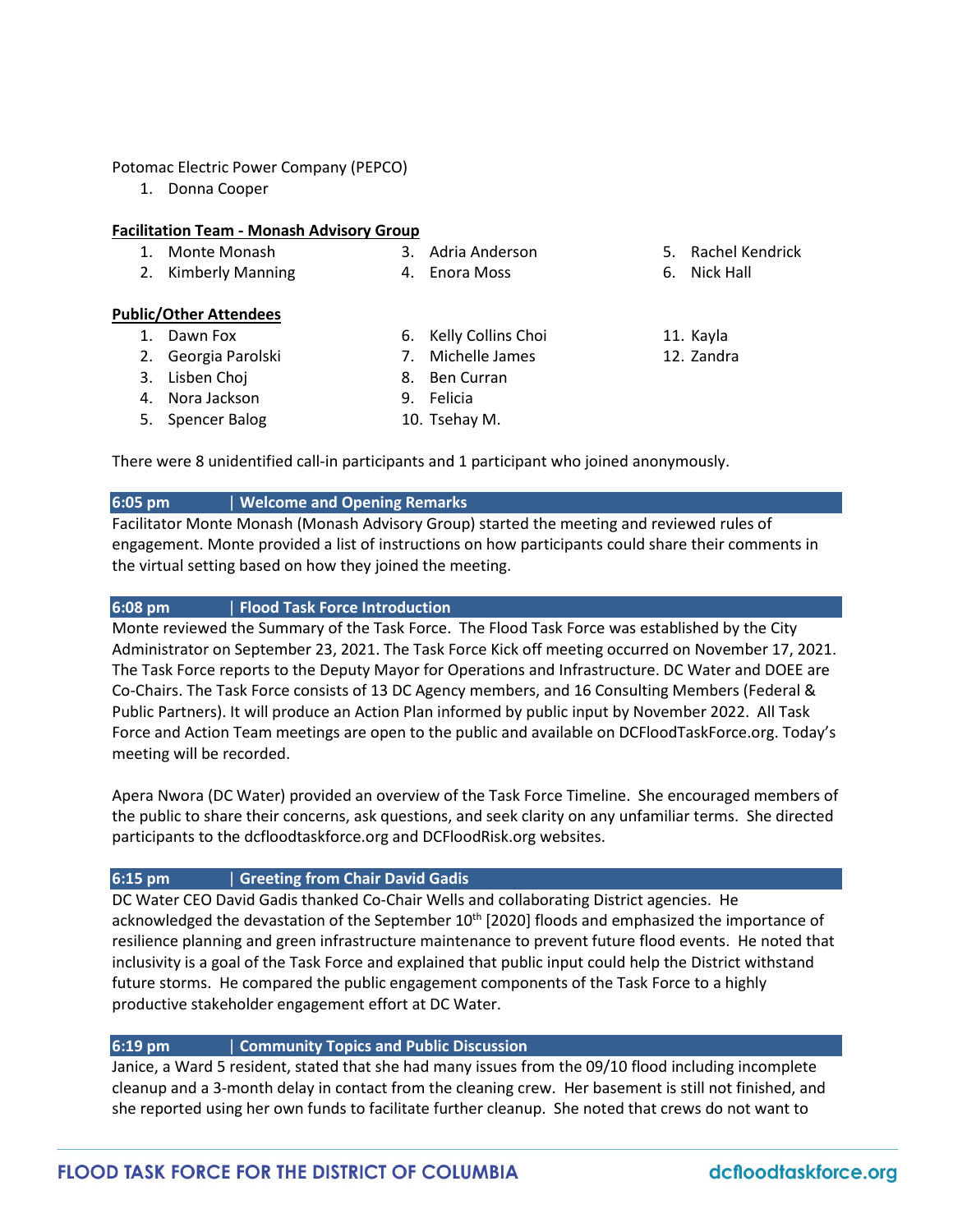perform work (such as installing a backwater valve) without a release of funds from DC Water. Enora Moss (MAG) responded that this topic would be addressed during the presentation and thanked Janice for sharing her experience.

## Where Does it Flood?

Meredith Upchurch (DOEE) categorized flooding as three different types: riverine, coastal, and interior. She invited participants to share information on where they have observed flooding. She provided an overview of where FEMA floodplains, which depict only coastal and riverine flooding, are mapped. She also displayed a map of known interior flooding zones that are not identified on FEMA maps and noted that public input would be helpful for validating DOEE's Integrated Flood Model.

Enora invited participants to share specific addresses and street names where flooding has been observed.

• A Ward 5 resident reported flooding at S. Dakota Ave. and 20<sup>th</sup> St. NE.

## How Are You Impacted When It Floods?

Enora invited participants to share personal impacts of flooding (financial and emotional).

• A phone participant noted that the September 2020 flood was a traumatizing experience, as renovating mold damage in her basement cost approximately \$10-15,000. She noted that a cleanup contractor was procured through the city and asked if similar assistance would be available for more substantial repairs. Salil Kharkar (DC Water) explained that the assistance program only covered the first \$5-6,000 to remove water. The participant explained that the cleanup contractor removed portions of the walls but did not restore the living space. She asked if assistance for post-cleanup repairs would be available from the city. Salil invited her to share her contact info so that he could relay her concern to DC Water's Risk Manager.

## Potential Floodproofing Solutions for Homes

Salil explained why backwater valves are necessary. When sewer pipes fill with water, wastewater can flow backward through fixtures that are lower than manhole covers in the street. A backwater value is simply a flapper in the pipe that prevents such events. Backwater valves are a code requirement for new construction, but older homes may not have them, and homeowners may not know if their homes have them.

He explained that the 2012 Bloomingdale flood primarily occurred in the combined (sanitary/storm) sewer area, while the 2020 flood primarily occurred in the separate sewer area. DC Water created a program to provide backwater valves to homeowners that suffered flood damage. Participating plumbers agree to install the valve before receiving payment from DC Water. He invited Janice to share her contact information to help resolve her concern.

## *[6:42 PM] Michelle James (Guest)*

*I was told there is a statute of limitations for claims. Is it 2 or 3 years?*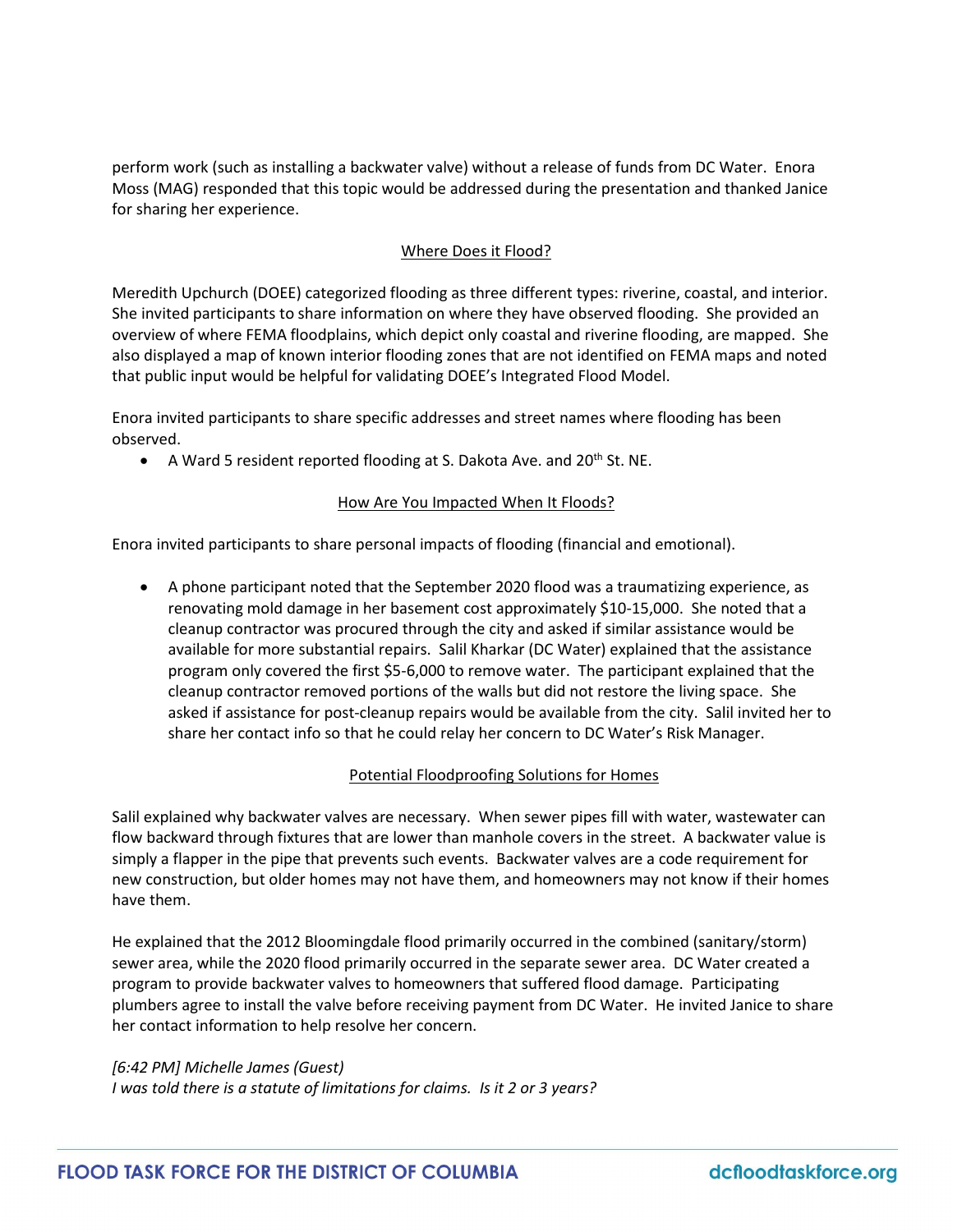Salil responded that he would research the question before responding.

A participant from Ward 8 asked for documentation of the prior Listening Session. Enora directed her to the DC Flood Task Force website.

A participant reported that her parents' neighborhood (corner of Columbia Rd. and Sherman Ave.) in Columbia Heights had experienced flooding concerns for nearly 30 years. A plumber told her that many of the flood issues in the neighborhood are a result of sewer overflow. She had a backwater valve installed through DC Water's program but flooding continued due to water seeping through the basement foundation. She asked if other forms of floodproofing assistance were available and if DC Water would provide guidance on qualified plumbers. The home has two sump pumps, which are insufficient to control the flooding. Her plumber recommended floodproofing. Salil asked for her contact info.

#### *[6:47 PM] Ben Curran (Guest)*

*Do you have information on what the flood group DC Silverjackets is?* Meredith explained that the Silver Jackets is a national effort run by the U.S. Army Corps of Engineers that has organized a group of local agencies to address flooding.

#### *[6:49 PM] Zandra*

*If we have sump pumps, can we get a discount on the flood insurance?*

#### Martin Koch (DOEE) shared FEMA documentation and stated:

*Zandra - sump pumps specifically do not decrease the cost of flood insurance, but other measures such as installing crawlspace flood vents, elevating utility equipment, and obtaining an Elevation Certificate can help lower premiums.*

#### *[6:54 PM] Michelle James (Guest)*

*I had a backwater valve installed last week by Jiffy Plumbing. I just submitted my backwater valve paperwork to Emanuel Briggs 5 minutes ago. I am a single mother and I hope that I won't have to wait months in order to receive my reimbursement of \$5450.*

Meredith provided an introduction to the FloodSmart Homes retrofit assistance program, shared the invitation letter that was provided to floodplain residents, and invited participants to indicate their interest.

*[6:59 PM] Michelle James (Guest) Can you please drop the link in the chat*

*[7:00 PM] Rachel Kendrick <https://bit.ly/floodpreventiondc>*

*[7:02 PM] Michelle James (Guest) Thank you. That was the link!*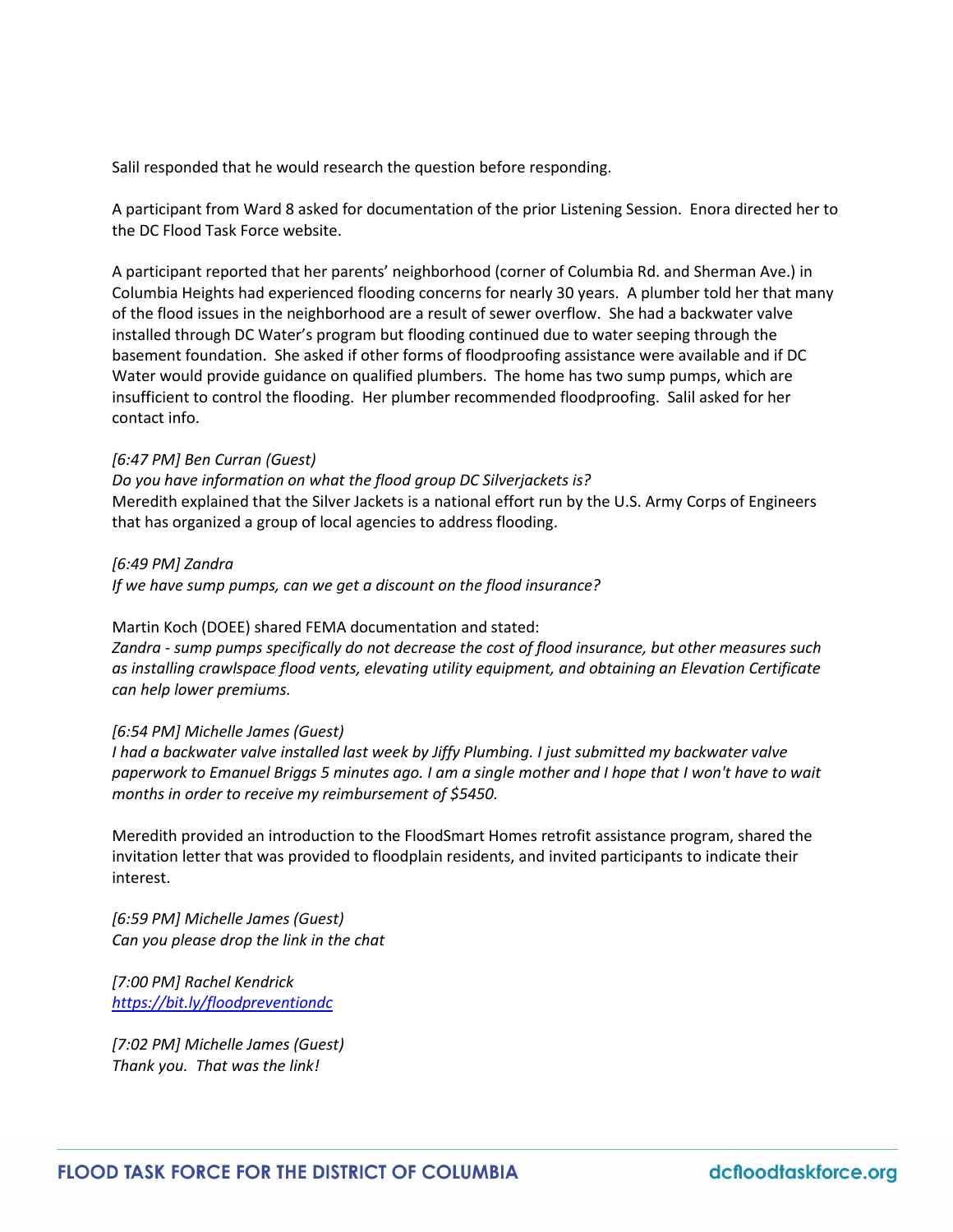## Flood Insurance Solutions

Meredith explained that flood insurance can cost approximately \$3,000 annually for properties in a floodplain but costs a few hundred dollars annually for properties outside the floodplain. She provided an overview of the coverage available through the National Flood Insurance Program. She identified that the delay caused by the NFIP adjustment process is a challenge. She also noted that affordability is a challenge for the NFIP. Meredith explained that the District is working with insurance experts to explore alternative options.

## *[7:06 PM] Zandra*

*Will the city help seniors on fixed incomes to cover the installation of those measures…?*  Meredith explained that such assistance is the goal of the FloodSmart Homes program.

## *[7:06 PM] Barlow, Philip (DISB)*

*To add to Martin's response to Zandra, a homeowners policy does not cover sewer backup, a separate endorsement is necessary. There is no requirement for sewer backup coverage to give a discount for having a working sump pump, but some insurers may. The cost of adding sewer backup coverage is not expensive and should be considered.* 

Phillip Barlow (DISB) explained that the District is addressing issues such as payment speed and flood remediation when developing a local insurance solution. The cost of repairing post-remediation damage is also a consideration.

## Neighborhood-Scale Infrastructure

Salil explained that different agencies have different projects in different locations. A goal of the Task Force is to create a unified map of infrastructure projects. Another Task Force goal is to create an interactive real-time map of flood incidents. Salil shared a chart with an overview of infrastructure projects in various locations. He highlighted Watts Branch and Oxon Run, as these areas have known flood challenges as well as projects in progress to provide solutions.

Meredith noted that the Task Force aims to prioritize projects so that the greatest need is addressed first. Salil highlighted the Integrated Flood Model, which will build a flood model for the city using an array of data elements.

## *Emergency Response*

Salil noted that residents not knowing who to call for assistance is a key challenge. A goal is to provide one point of contact for routing flood complaints.

## *[7:17 PM] Ben Curran (Guest)*

*Have to leave in a minute or two. This has been a fantastic opportunity to provide input and learn about flood planning and response in DC. Thank you.*

*[7:18 PM] Tsehay M. (Guest)*